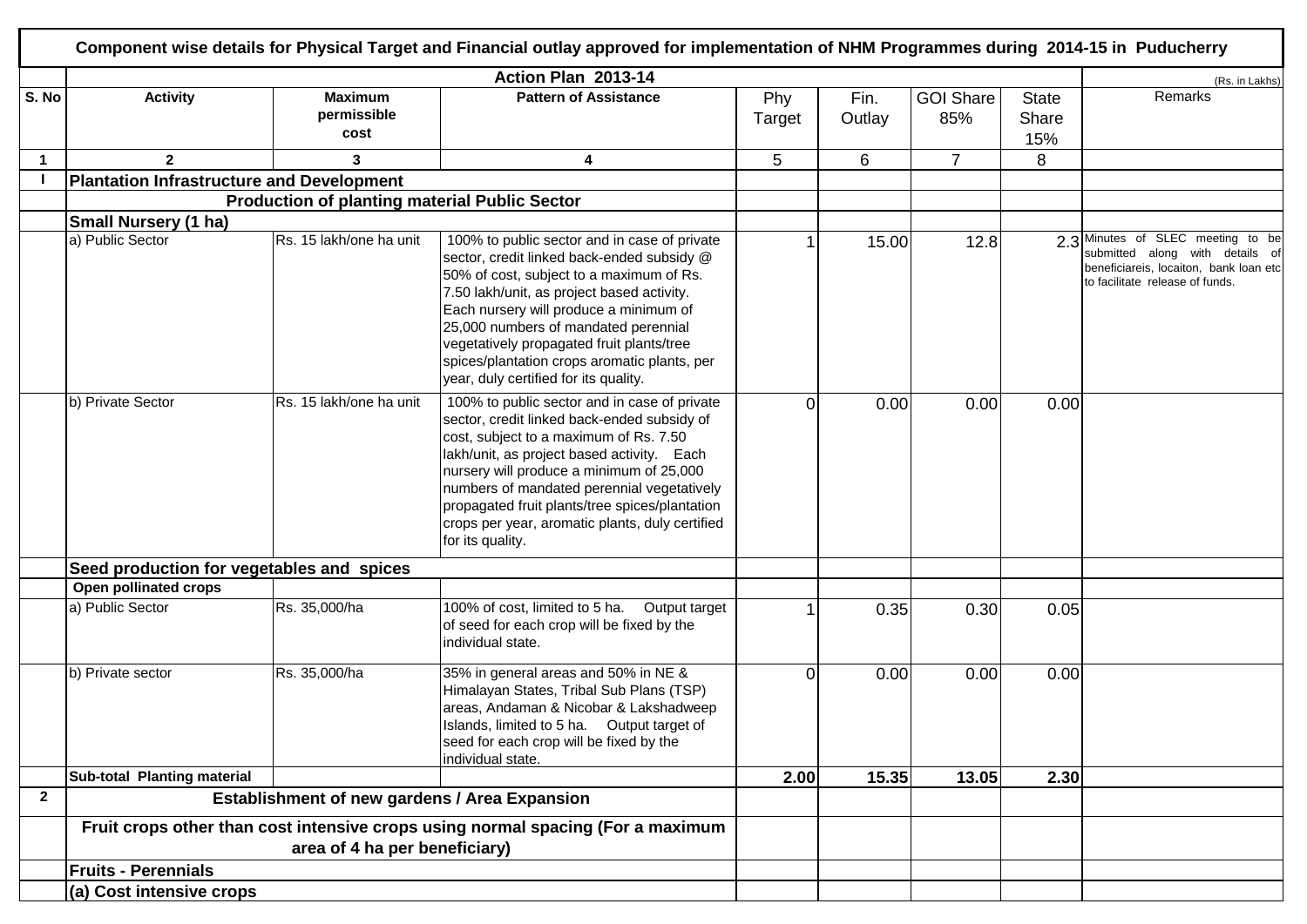|                                                                    | Fruit crops like Grape, Kiwi, Passion fruit etc. |                                                                                                                                                                                                                                                                                                                             |          |       |       |      |                           |
|--------------------------------------------------------------------|--------------------------------------------------|-----------------------------------------------------------------------------------------------------------------------------------------------------------------------------------------------------------------------------------------------------------------------------------------------------------------------------|----------|-------|-------|------|---------------------------|
| iii) Banana (sucker)                                               |                                                  |                                                                                                                                                                                                                                                                                                                             |          |       |       |      |                           |
| Integrated package with Rs. 2.00 lakh/ha<br>a)<br>drip irrigation. |                                                  | Maximum of Rs. 0.80 lakh/ha (40% of the<br>cost) for meeting expenditure on planting<br>material, drip irrigation and cost of material for<br>INM/IPM, in 2 installments (75:25).                                                                                                                                           | $\Omega$ | 0.00  | 0.00  | 0.00 |                           |
| b) Without integration                                             | Rs.87,500/ha                                     | Maximum of Rs. 0.35 lakh/ha (40% of cost) for<br>meeting the expenditure on planting material<br>and cost of INM/IPM in 2 installments<br>$(75:25)$ . For (a) and (b) above, in the case of<br>TSP areas, Andaman & Nicobar and<br>Lakshadweep Islands, assistance will be @<br>50% of cost in 2 installments.              | 78.00    | 15.21 | 12.93 |      | $2.28$ $2.0m \times 2.0m$ |
| <b>Sub Total</b>                                                   |                                                  |                                                                                                                                                                                                                                                                                                                             | 78.00    | 15.21 | 12.93 | 2.28 |                           |
| <b>Maintenance without Integration</b>                             |                                                  |                                                                                                                                                                                                                                                                                                                             |          |       |       |      |                           |
| 1st Year                                                           |                                                  |                                                                                                                                                                                                                                                                                                                             | $\Omega$ | 0.00  | 0.00  | 0.00 |                           |
| v) Banana (TC)                                                     |                                                  |                                                                                                                                                                                                                                                                                                                             |          |       |       |      |                           |
| a) Integrated package with drip<br>irrigation.                     | Rs. 3.00 lakh/ha                                 | Maximum of Rs. 1.20 lakh/ha (40 % of cost)<br>for meeting the expenditure on planting<br>material and cost of material for drip system,<br>INM/IPM etc., in 2 installments (75:25).                                                                                                                                         | $\Omega$ | 0.00  | 0.00  | 0.00 |                           |
| b) Without integration                                             | Rs. 1.25 lakh/ha.                                | Max. of Rs. 0.50 lakh per ha, (40% of cost) for<br>meeting the expenditure on planting material<br>and cost of INM/IPM in 2 installments<br>$(75:25)$ .<br>For (a) and (b) above, in the case of TSP<br>areas, Andaman & Nicobar and Lakshadweep<br>Islands, assistance will be @ 50% of cost in<br>2 installments (75:25). | 10       | 3.07  | 2.61  |      | $0.46$ 1.8m x 1.8m        |
| <b>Sub Total</b>                                                   |                                                  |                                                                                                                                                                                                                                                                                                                             | 10.00    | 3.07  | 2.61  | 0.46 |                           |
| <b>Maintenance without Integration</b>                             |                                                  |                                                                                                                                                                                                                                                                                                                             |          |       |       |      |                           |
| 1st Year                                                           |                                                  |                                                                                                                                                                                                                                                                                                                             | $\Omega$ | 0.00  | 0.00  | 0.00 |                           |
| vii) Papaya                                                        |                                                  |                                                                                                                                                                                                                                                                                                                             |          |       |       |      |                           |
| a) Integrated package with drip<br>irrigation.                     | Rs. 2.00 lakh/ha.                                | Maximum of Rs. 0.80 lakh/ha (40% of the<br>cost) for meeting expenditure on planting<br>material, drip irrigation and cost of material for<br>INM/IPM, in 2 installments (75:25).                                                                                                                                           | $\Omega$ | 0.00  | 0.00  | 0.00 |                           |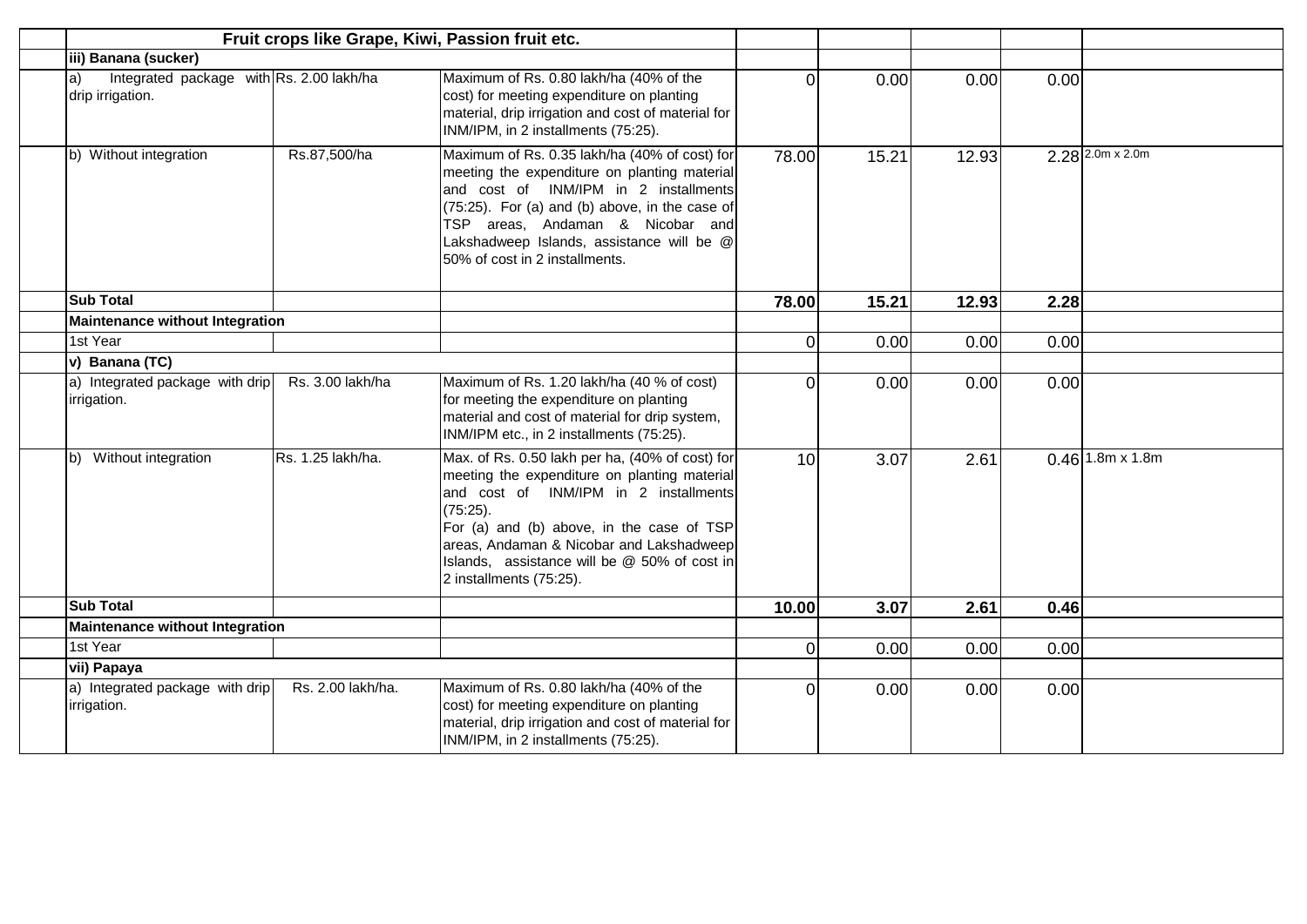|              | b) Without integration                                               | Rs. 60,000/ha                                        | Maximum of Rs. 0.30 lakh/ha (50 % of cost)<br>for meeting the expenditure on planting<br>material and cost of INM/IPM in 2 installments<br>(75:25).<br>For (a) and (b) above, in the case of NE and<br>Himalayan States, TSP areas, Andaman &<br>Nicobar<br>Lakshadweep<br>and<br>Islands,<br>assistance will be @ 50% of cost in 2<br>installments (75:25). | 1.0            | 0.23  | 0.20  |      | $0.03$ 1.8m x 1.8m             |
|--------------|----------------------------------------------------------------------|------------------------------------------------------|--------------------------------------------------------------------------------------------------------------------------------------------------------------------------------------------------------------------------------------------------------------------------------------------------------------------------------------------------------------|----------------|-------|-------|------|--------------------------------|
|              | <b>Sub Total</b>                                                     |                                                      |                                                                                                                                                                                                                                                                                                                                                              | 1.00           | 0.23  | 0.20  | 0.03 |                                |
|              | <b>Maintenance without Integration</b>                               |                                                      |                                                                                                                                                                                                                                                                                                                                                              |                |       |       |      |                                |
|              | 1st Year                                                             |                                                      |                                                                                                                                                                                                                                                                                                                                                              | $\overline{0}$ | 0.00  | 0.00  | 0.00 |                                |
|              | (b) Fruit crops other than cost intensive crops using normal spacing |                                                      |                                                                                                                                                                                                                                                                                                                                                              |                |       |       |      |                                |
|              | a) Integrated package with drip Rs. 1.00 lakh/ha<br>irrigation       |                                                      | Maximum of Rs. 0.40 lakh/ ha. (40% of cost)<br>for meeting the expenditure on planting<br>material, cost of drip system, INM/IPM,<br>canopy management etc in 3 installments of<br>60:20:20 subject to survival rate of 75% in 2nd<br>year & 90% in 3rd year for perennial crops<br>and for non perennial crops in 2 installments<br>of 75:25.               | Οl             | 0.00  | 0.00  | 0.00 |                                |
|              | <b>Sub Total With Integration</b>                                    |                                                      |                                                                                                                                                                                                                                                                                                                                                              | 0.00           | 0.00  | 0.00  | 0.00 |                                |
|              | b) Without Integration                                               | Rs. 60,000/ha                                        | Maximum of Rs. 0.30 lakh/ha (50 % of cost)<br>for meeting the expenditure on planting<br>material and cost of INM/IPM in 3 installments<br>of 60:20:20.                                                                                                                                                                                                      |                |       | 0.00  | 0.00 |                                |
|              | Guava                                                                | -do-                                                 | -do-                                                                                                                                                                                                                                                                                                                                                         | 8 <sup>1</sup> | 0.92  | 0.78  |      | $0.14 \sqrt{6m \times 6m}$     |
|              | ii) Mango                                                            | -do-                                                 | -do-                                                                                                                                                                                                                                                                                                                                                         | $\overline{3}$ | 0.23  | 0.20  |      | $0.03$ $\sqrt{10m \times 10m}$ |
|              | <b>Sub Total Without Integration</b>                                 |                                                      |                                                                                                                                                                                                                                                                                                                                                              | 11.00          | 1.15  | 0.98  | 0.17 |                                |
|              | <b>Maintenance without Integration</b>                               |                                                      |                                                                                                                                                                                                                                                                                                                                                              |                |       |       |      |                                |
|              | II Year                                                              |                                                      |                                                                                                                                                                                                                                                                                                                                                              |                |       |       |      |                                |
|              | Fruits - Perennials                                                  |                                                      |                                                                                                                                                                                                                                                                                                                                                              | 14.05          | 0.46  | 0.39  | 0.07 |                                |
|              | <b>Fruits - Non Perennials</b>                                       |                                                      |                                                                                                                                                                                                                                                                                                                                                              | 9.82           | 1.02  | 0.87  | 0.15 |                                |
|              | Sub Total maintenance 2nd year                                       |                                                      |                                                                                                                                                                                                                                                                                                                                                              | 23.87          | 1.48  | 1.26  | 0.22 |                                |
|              | III Year                                                             |                                                      |                                                                                                                                                                                                                                                                                                                                                              |                |       |       |      |                                |
|              | Fruits - Perennials                                                  |                                                      |                                                                                                                                                                                                                                                                                                                                                              | 8.99           | 0.30  | 0.26  | 0.05 |                                |
|              | Fruits - Non Perennials                                              |                                                      |                                                                                                                                                                                                                                                                                                                                                              | 0.76           | 0.08  | 0.07  | 0.01 |                                |
|              | Sub Total maintenance 2nd year                                       |                                                      |                                                                                                                                                                                                                                                                                                                                                              | 9.75           | 0.38  | 0.32  | 0.06 |                                |
|              |                                                                      | Vegetable (For maximum area of 2 ha per beneficiary) |                                                                                                                                                                                                                                                                                                                                                              |                |       |       |      |                                |
|              | Hybrid                                                               | Rs.50,000/ha                                         | 40% of cost in general areas                                                                                                                                                                                                                                                                                                                                 | 75             | 15.00 | 12.75 | 2.25 |                                |
|              | Sub-total                                                            |                                                      |                                                                                                                                                                                                                                                                                                                                                              | 75             | 15.00 | 12.75 | 2.25 |                                |
| $\mathbf{3}$ | Flowers (For a maximum of 2 ha per beneficiary)                      |                                                      |                                                                                                                                                                                                                                                                                                                                                              |                |       |       |      |                                |
|              | <b>Bulbulous flowers</b>                                             |                                                      |                                                                                                                                                                                                                                                                                                                                                              |                |       |       |      |                                |
|              | Small & Marginal Farmers                                             | Rs. 1.50 lakh/ha                                     | 40 % of the cost                                                                                                                                                                                                                                                                                                                                             | 3.0            | 1.80  | 1.53  | 0.27 |                                |
|              | Other farmers                                                        | do                                                   | 25% of cost                                                                                                                                                                                                                                                                                                                                                  | 0.0            | 0.00  | 0.00  | 0.00 |                                |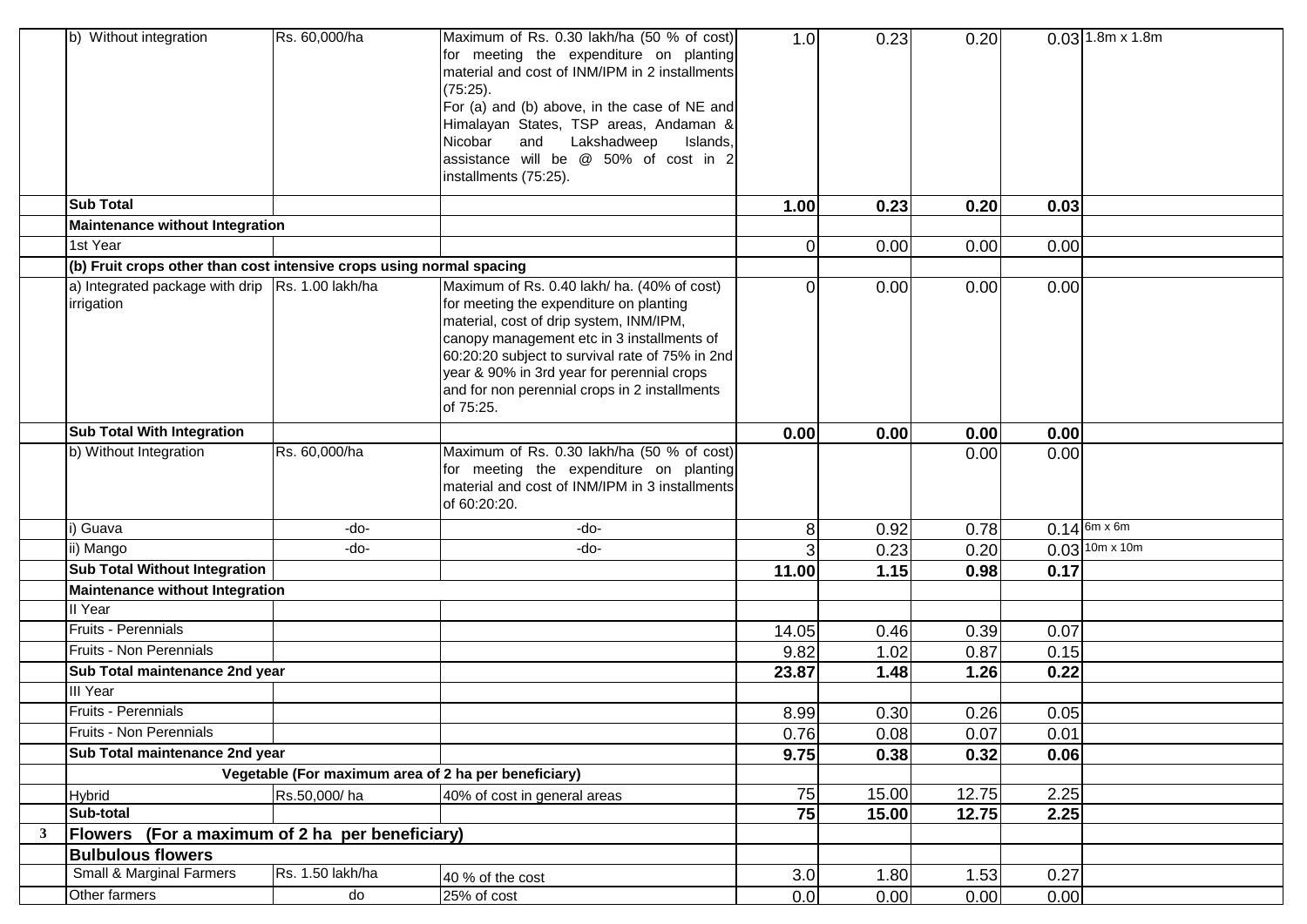|   | <b>Loose Flowers</b>                                                                             |                                               |                                                                                                                                                                                                                                                                          |          |       |       |      |  |
|---|--------------------------------------------------------------------------------------------------|-----------------------------------------------|--------------------------------------------------------------------------------------------------------------------------------------------------------------------------------------------------------------------------------------------------------------------------|----------|-------|-------|------|--|
|   | Small & Marginal Farmers                                                                         | Rs. 40,000/ha                                 | 40% of cost                                                                                                                                                                                                                                                              | 50.0     | 8.00  | 6.80  | 1.20 |  |
|   | Other farmers                                                                                    | do                                            | 25% of cost                                                                                                                                                                                                                                                              | 0.0      | 0.00  | 0.00  | 0.00 |  |
|   | <b>Sub-total flowers</b>                                                                         |                                               |                                                                                                                                                                                                                                                                          | 53.0     | 9.80  | 8.33  | 1.47 |  |
|   | Spices (For a maximum area of 4 ha per beneficiary)                                              |                                               |                                                                                                                                                                                                                                                                          |          |       |       |      |  |
|   |                                                                                                  |                                               |                                                                                                                                                                                                                                                                          |          |       |       |      |  |
|   | Rhizomatic<br>Seed spice and<br>spices                                                           | Rs.30,000/ha                                  | Maximum of Rs. 12,000/- per ha. (40% of<br>cost) for meeting the expenditure on planting<br>material and cost of material for INM/IPM etc).                                                                                                                              | 30       | 3.60  | 3.06  | 0.54 |  |
|   | <b>Perennial spices</b><br>(black pepper)                                                        | Rs. 50,000/ha                                 | Maximum of Rs. 20,000/- per ha (@40% of<br>cost) for meeting the expenditure on planting<br>material and cost of material for INM/IPM etc.<br>For (i) and (ii) above, in the case of TSP<br>areas, Andaman and Lakshadweep Islands,<br>assistance will be @ 50% of cost. | $\Omega$ | 0.00  | 0.00  | 0.00 |  |
|   | <b>Sub-total spices</b>                                                                          |                                               |                                                                                                                                                                                                                                                                          | 30       | 3.60  | 3.06  | 0.54 |  |
|   | <b>Grand Total Area Expansion</b>                                                                |                                               |                                                                                                                                                                                                                                                                          | 258.00   | 48.06 | 40.86 | 7.21 |  |
|   | <b>Grand Total Maintenance</b>                                                                   |                                               |                                                                                                                                                                                                                                                                          | 33.62    | 1.86  | 1.58  | 0.28 |  |
| 5 | Rejuvenation/replacement of<br>senile plantation including<br>Canopy management. Mango           | Rs. 40,000/ha                                 | 50% of the total cost subject to a maximum of<br>Rs. 20,000/ha limited to two ha per<br>beneficiary.                                                                                                                                                                     |          | 0.00  | 0.00  | 0.00 |  |
|   | Sub-total                                                                                        |                                               |                                                                                                                                                                                                                                                                          | $\bf{0}$ | 0.00  | 0.00  | 0.00 |  |
| 5 |                                                                                                  | <b>Protected cultivation</b>                  |                                                                                                                                                                                                                                                                          |          |       |       |      |  |
|   | (b) Naturally ventilated system                                                                  |                                               |                                                                                                                                                                                                                                                                          |          |       |       |      |  |
|   | (i) Tubular structur                                                                             | Rs.1060/Sq.m                                  | 50% of the cost limited to 4000 Sq.m per<br>beneficiary.                                                                                                                                                                                                                 |          | 0.00  | 0.00  | 0.00 |  |
|   | (i) Tubular structur                                                                             | Rs. 935/Sq.m (>500 Sq.<br>m up to 1008 Sq. m) | 50% of the cost limited to 4000 Sq.m per<br>beneficiary.                                                                                                                                                                                                                 | 0.66     | 30.86 | 26.23 | 4.63 |  |
|   | c) Plastic Mulching                                                                              |                                               |                                                                                                                                                                                                                                                                          |          |       |       |      |  |
|   | <b>Plastic Mulching</b>                                                                          | Rs. 32,000/ha                                 | 50% of the total cost limited to 2 ha per<br>beneficiary.                                                                                                                                                                                                                | 10       | 1.60  | 1.36  | 0.24 |  |
|   | <b>Plastic Mulching</b>                                                                          | Rs. 36,800/ha for hilly<br>areas              | 50% of the total cost limited to 2 ha per<br>beneficiary.                                                                                                                                                                                                                |          | 0.00  | 0.00  | 0.00 |  |
|   | d) Shade Net House                                                                               |                                               |                                                                                                                                                                                                                                                                          |          |       |       |      |  |
|   | i) Tubular structure                                                                             | Rs. 710/Sq.m                                  | 50% of cost limited to 4000 Sq.m per<br>beneficiary.                                                                                                                                                                                                                     | 0.20     | 7.10  | 6.04  | 1.07 |  |
|   | i) Tubular structure                                                                             | Rs. 816/Sq.m for hilly<br>areas               | 50% of cost limited to 4000 Sq.m per<br>beneficiary.                                                                                                                                                                                                                     |          | 0.00  | 0.00  | 0.00 |  |
|   | f) Cost of planting material &<br>cultivation of high value<br>vegetables grown in poly<br>house | Rs.140/Sq. m                                  | 50% of cost limited to 4000 Sq.m per<br>beneficiary.                                                                                                                                                                                                                     | 0.30     | 2.11  | 1.80  | 0.32 |  |
|   | Sub-total protected cultivation                                                                  |                                               |                                                                                                                                                                                                                                                                          | 11.16    | 41.67 | 35.42 | 6.25 |  |
|   |                                                                                                  |                                               | Promotion of Integrated Nutrient Management(INM)/ Integrated Pest Management                                                                                                                                                                                             |          |       |       |      |  |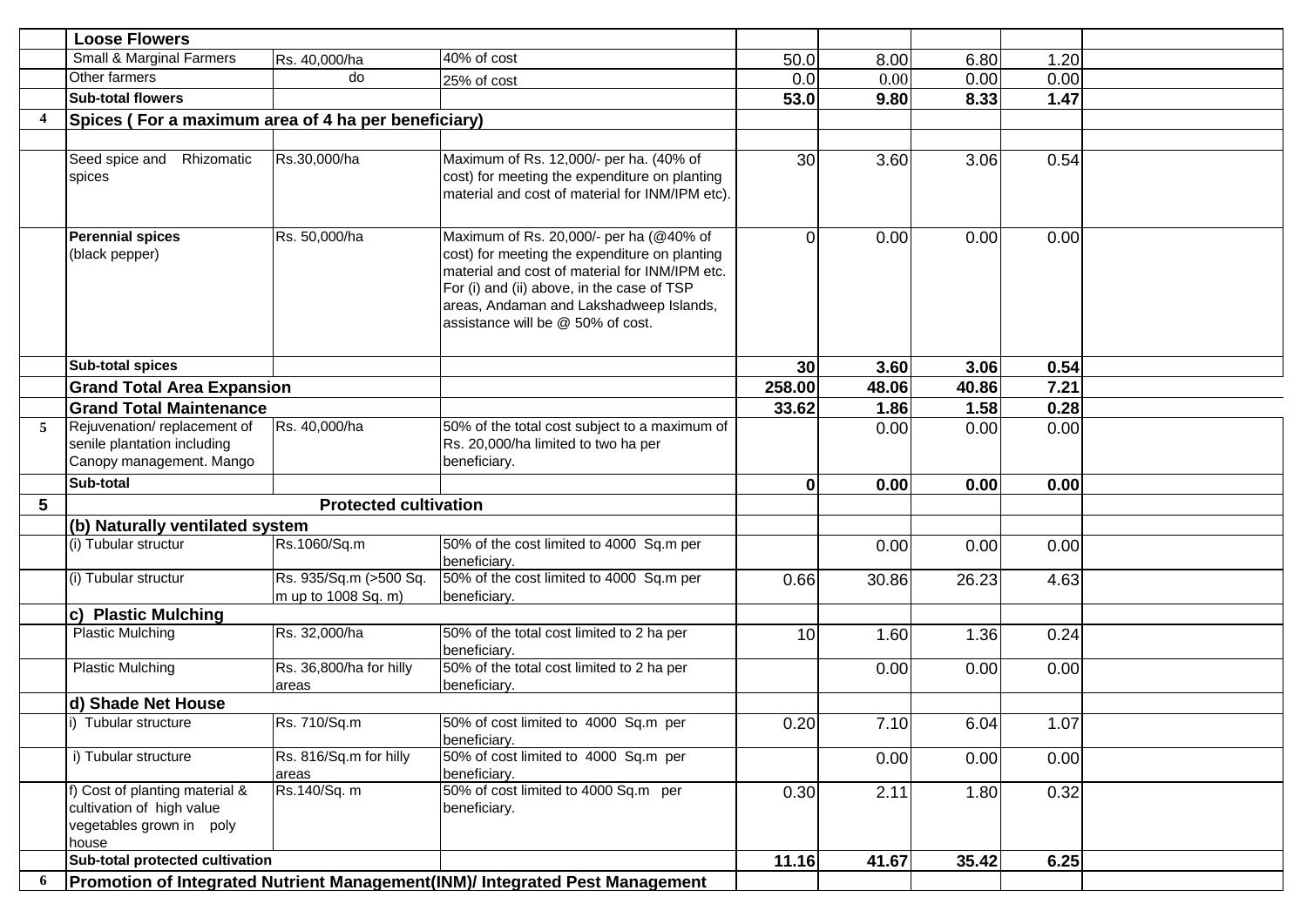|    | <b>Bio control lab</b>                                       |                                                           |                                                               |                |       |       |      |                                                                       |
|----|--------------------------------------------------------------|-----------------------------------------------------------|---------------------------------------------------------------|----------------|-------|-------|------|-----------------------------------------------------------------------|
|    | a) Public Sector                                             | Rs. 90.00 lakh/unit                                       | 100% to Public sector                                         |                | 49.00 | 41.7  |      | 7.4 Project to be submitted                                           |
|    | b) Private Sector                                            | Rs. 90.00 lakh/unit                                       | 50% to private sector.                                        |                | 0.00  | 0.0   | 0.0  |                                                                       |
|    | <b>Plant Health Clinic</b>                                   |                                                           |                                                               |                |       |       |      |                                                                       |
|    | a) Public Sector                                             | Rs. 25.00 lakhs/unit                                      | 100% to Public sector                                         | $\Omega$       | 0.00  | 0.00  | 0.00 |                                                                       |
|    | b) Private Sector                                            | Rs. 25.00 lakhs/unit                                      | 50% to private sector.                                        |                | 12.00 | 10.2  |      | 1.8 Project to be submitted                                           |
|    | Sub-total INM / IPM                                          |                                                           |                                                               | 2 <sup>1</sup> | 61.00 | 51.85 | 9.15 |                                                                       |
| 8  | Pollination support through beekeeping                       |                                                           |                                                               |                |       |       |      |                                                                       |
|    | Honey bee colony                                             | Rs.2000/colony of 8                                       | 40% of cost limited to 50 colonies /                          | 100            | 0.80  | 0.68  | 0.12 |                                                                       |
|    |                                                              | frames                                                    | beneficiary.<br>40% of cost limited to 50 colonies /          |                |       |       |      |                                                                       |
|    | Hives                                                        | Rs 2000/ per hive.                                        | beneficiary.                                                  | 100            | 0.80  | 0.68  | 0.12 |                                                                       |
|    | Equipment including honey<br>extractor (4 frame), food grade | Rs. 20,000/set                                            | 40% of the cost limited to one set per<br>beneficiary.        | 10             | 0.80  | 0.68  | 0.12 |                                                                       |
|    | container (30 kg), net, etc.                                 |                                                           |                                                               |                |       |       |      |                                                                       |
|    | Sub-total                                                    |                                                           |                                                               | 100            | 2.40  | 2.04  | 0.36 |                                                                       |
| 10 | Human Resource Development (HRD)                             |                                                           |                                                               |                |       |       |      |                                                                       |
|    |                                                              | <b>Training of farmers</b>                                |                                                               |                |       |       |      |                                                                       |
|    | Within the State                                             | Rs. 1000/day per farmer<br>including transport            | 100% of the cost.                                             | 115            | 1.15  | 0.98  | 0.17 |                                                                       |
|    | Outside the state                                            | Project based as per<br>actual.                           | 100% of the cost.                                             | 60             | 6.00  | 5.10  |      | 0.90 Project to be submitted                                          |
|    |                                                              |                                                           | Training / study tour of technical staff/ field functionaries |                |       |       |      |                                                                       |
|    | Within the State                                             | Rs.300/day per                                            | 100% of the cost.                                             | 170            | 5.10  | 4.34  |      | 0.77 Project to be submitted                                          |
|    |                                                              | participant plus TA/DA,<br>as admissible                  |                                                               |                |       |       |      |                                                                       |
|    | Study tour to progressive                                    | Rs.800/day per                                            | 100% of the cost.                                             | 30             | 4.00  | 3.40  |      | 0.60 Project to be submitted                                          |
|    | States/ units (group of                                      | participant plus TA/DA,                                   |                                                               |                |       |       |      |                                                                       |
|    | minimum 5 participants)                                      | as admissible                                             |                                                               |                |       |       |      | 0.00 Project to be submitted                                          |
|    | Outside India                                                |                                                           | Rs. 6.00 lakh / participant 100% of the cost on actual basis. |                | 0.00  | 0.00  |      |                                                                       |
|    | Sub-total                                                    |                                                           |                                                               | 375            | 16.25 | 13.81 | 2.44 |                                                                       |
| 13 |                                                              | <b>Mission Management</b>                                 |                                                               |                |       |       |      |                                                                       |
|    | State & Districts Mission Offices 5% of total annual         |                                                           | 100% assistance.                                              |                | 5.00  | 4.25  | 0.75 |                                                                       |
|    | and implementing agencies for                                | expenditure on the basis                                  |                                                               |                |       |       |      |                                                                       |
|    | administrative expenses,                                     | of appraised needs to                                     |                                                               |                |       |       |      |                                                                       |
|    | project, preparation,                                        | <b>State Horticulture Mission</b><br>(SHM) / implementing |                                                               |                |       |       |      |                                                                       |
|    | computerization, contingency<br>etc.                         | Agencies                                                  |                                                               |                |       |       |      |                                                                       |
|    | Institutional Strengthening,                                 | Project based                                             | 100% assistance.                                              |                | 3.51  | 2.98  |      | 0.53 Project to be submitted                                          |
|    | hire/purchase of vehicles,                                   |                                                           |                                                               |                |       |       |      |                                                                       |
|    | hardware/software                                            |                                                           |                                                               |                |       |       |      |                                                                       |
|    | Seminars, conferences, workshops, exhibitions, Kisan         |                                                           |                                                               |                |       |       |      | Minutes of SLEC meeting to be                                         |
|    | Mela, horticulture shows, honey festivals etc.               |                                                           |                                                               |                |       |       |      | submitted along with details of<br>beneficiareis, locaiton,<br>etc to |
|    |                                                              |                                                           |                                                               |                |       |       |      | facilitate release of funds.                                          |